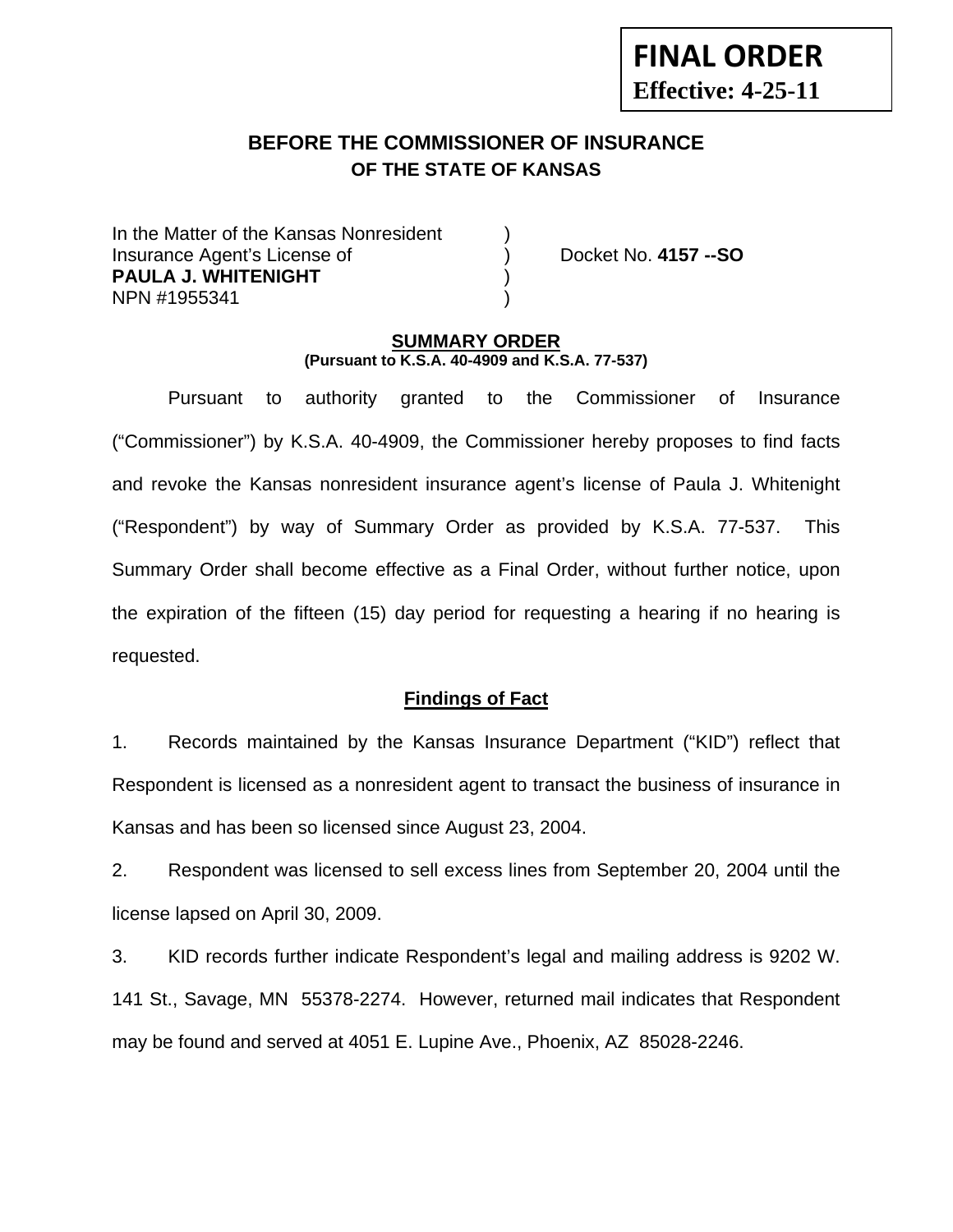4. Following investigation, the Commissioner has no reason to believe that protection of the public interest requires the Commissioner to give notice and opportunity to participate to anyone other than the respondent.

5. Following investigation, the Commissioner finds evidence sufficient to support the following findings of fact:

6. On June 22, 2010, KID staff served Respondent with a Summary Order assessing a monetary penalty of one hundred dollars (\$100) for Respondent's failure to file an annual statement pertaining to sales of excess lines insurance as required by K.S.A. 40-246c.

7. The Summary Order gave notice of Respondent's right to request a hearing, the time allowed for doing so, and the person to be served with the request.

8. The Summary Order also gave notice that if Respondent did not request a hearing within the time allowed, the order would become a final order.

9. Respondent did not request a hearing, and the Summary Order was filed as a final order on July 12, 2010.

10. When Respondent had not paid the penalty, KID staff wrote to Respondent on October 6, 2010, at her address of record, reminding her of the obligation and giving notice that action could be taken against her agent's license if the penalty remained unpaid.

11. The letter was returned marked "forward time exp," and KID staff mailed another letter to the forwarding address shown on the postal label.

12. To date, Respondent has not paid the penalty, filed an excess lines statement for 2009, or notified KID of a change of address.

2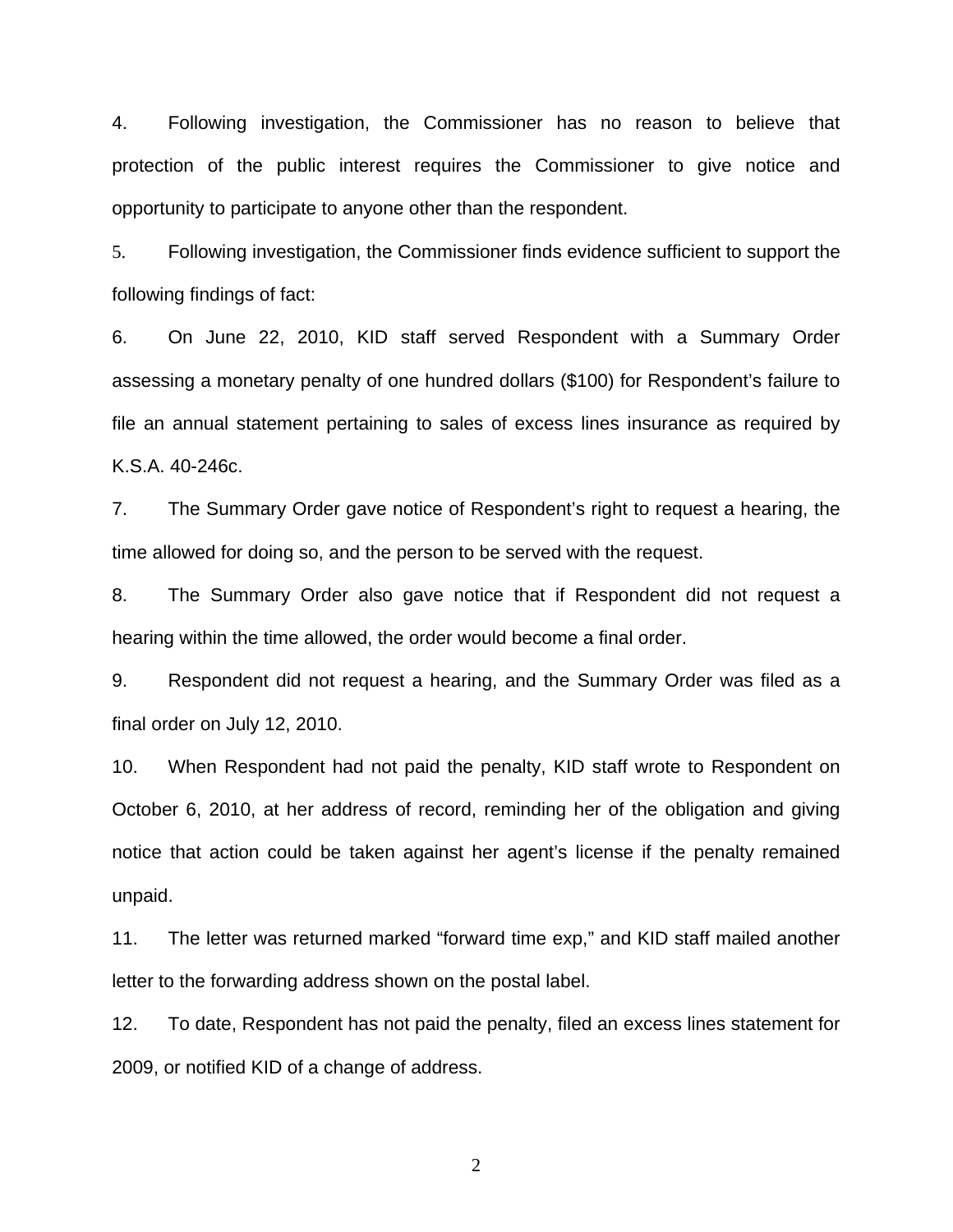### **Applicable Law**

13. "Each licensed [excess lines] agent shall file with the commissioner on or before March 1 of each year a statement on a form prescribed by the commissioner, accounting for the gross premiums upon all policies written on risks situated in this state up to January 1 in each year for the year next preceding and the licensee shall transmit to the commissioner, with such affidavit or statement, a sum equal to 6% of the gross premiums upon all policies procured by such agent on risks situated in this state written under the provisions of this act." K.S.A. 40-246c.

14. K.S.A. 2010 Supp. 40-4909(a) provides, in relevant part: "The commissioner may deny, suspend, revoke or refuse renewal of any license issued under this act if the commissioner finds that the applicant or license holder has: . . . (2) Violated: (A) Any provision of chapter 40 of the Kansas Statutes Annotated, and amendments thereto, or any rule and regulation promulgated thereunder; [or] (B) any subpoena or order of the commissioner; . . .. " K.S.A. 40-4909(a).

15. In addition, the Commissioner may revoke any license issued under the Insurance Agents Licensing Act if the Commissioner finds that the interests of the insurer or the insurable interests of the public are not properly served under such license. K.S.A. 40-4909(b).

16. Lapse of a license does not deprive the Commissioner of jurisdiction to institute or proceed with a disciplinary proceeding against the license. K.S.A. 40-4909(e).

#### **Conclusions of Law**

17. The Commissioner has jurisdiction over Respondent as well as the subject matter of this proceeding, and such proceeding is held in the public interest.

18. The Commissioner finds that Respondent's agent license may be revoked pursuant to K.S.A. 40-4909(a)(2)(B) because Respondent has violated an order of the Commissioner.

3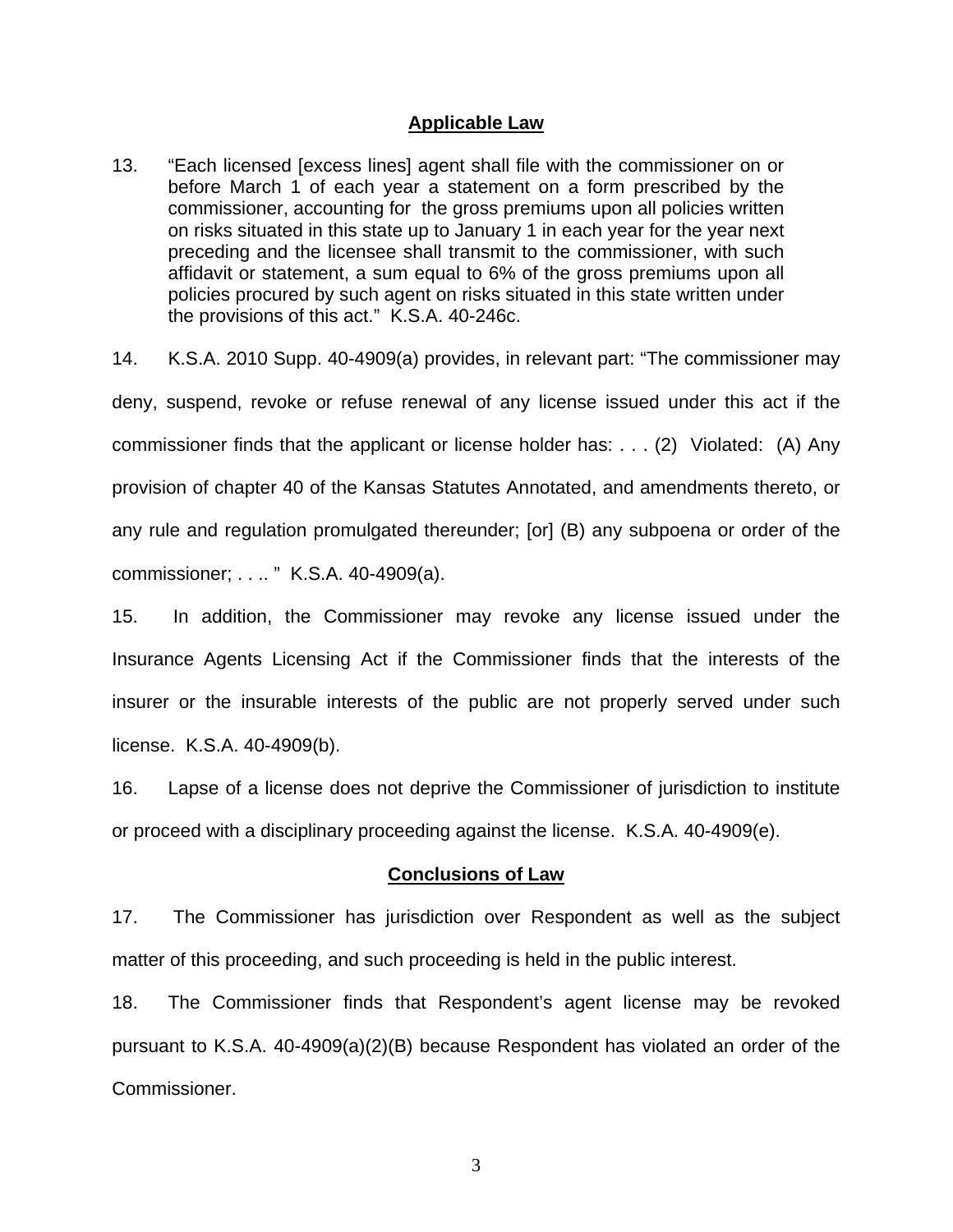19. The Commissioner finds that Respondent's agent license may be revoked pursuant to K.S.A. 40-4909(a)(2)(A) because Respondent has violated K.S.A. 40-246c by failing to file the required statements for 2009 and 2010 by the deadlines, and those violations have continued to date.

20. Further, the Commissioner concludes, because of Respondent's failure to pay the penalty or file the reports after the October 6, 2010, letter, that the violations were knowing and intentional.

21. Based on the foregoing findings, the Commissioner concludes that sufficient grounds exist for the revocation of Respondent's insurance agent's license pursuant to K.S.A. 40-4909(a).

22. The Commissioner further concludes Respondent's license should be revoked pursuant to K.S.A. 40-4909(b) because such license is not properly serving the interests of the insurer and the insurable interests of the public.

23. Based on the facts and circumstances set forth herein, it appears that the use of summary proceedings in this matter is appropriate, in accordance with the provisions set forth in K.S.A. 77-537(a), in that the use of summary proceedings does not violate any provision of the law, the protection of the public interest does not require the KID to give notice and opportunity to participate to persons other than Respondent, and after investigation, KID believes in good faith that the allegations will be supported to the applicable standard of proof.

 **IT IS THEREFORE ORDERED BY THE COMMISSIONER OF INSURANCE THAT** the Kansas resident insurance agent's license of **PAULA J. WHITENIGHT** is hereby **REVOKED. It is further ordered,** that **PAULA J. WHITENIGHT** shall **CEASE** 

4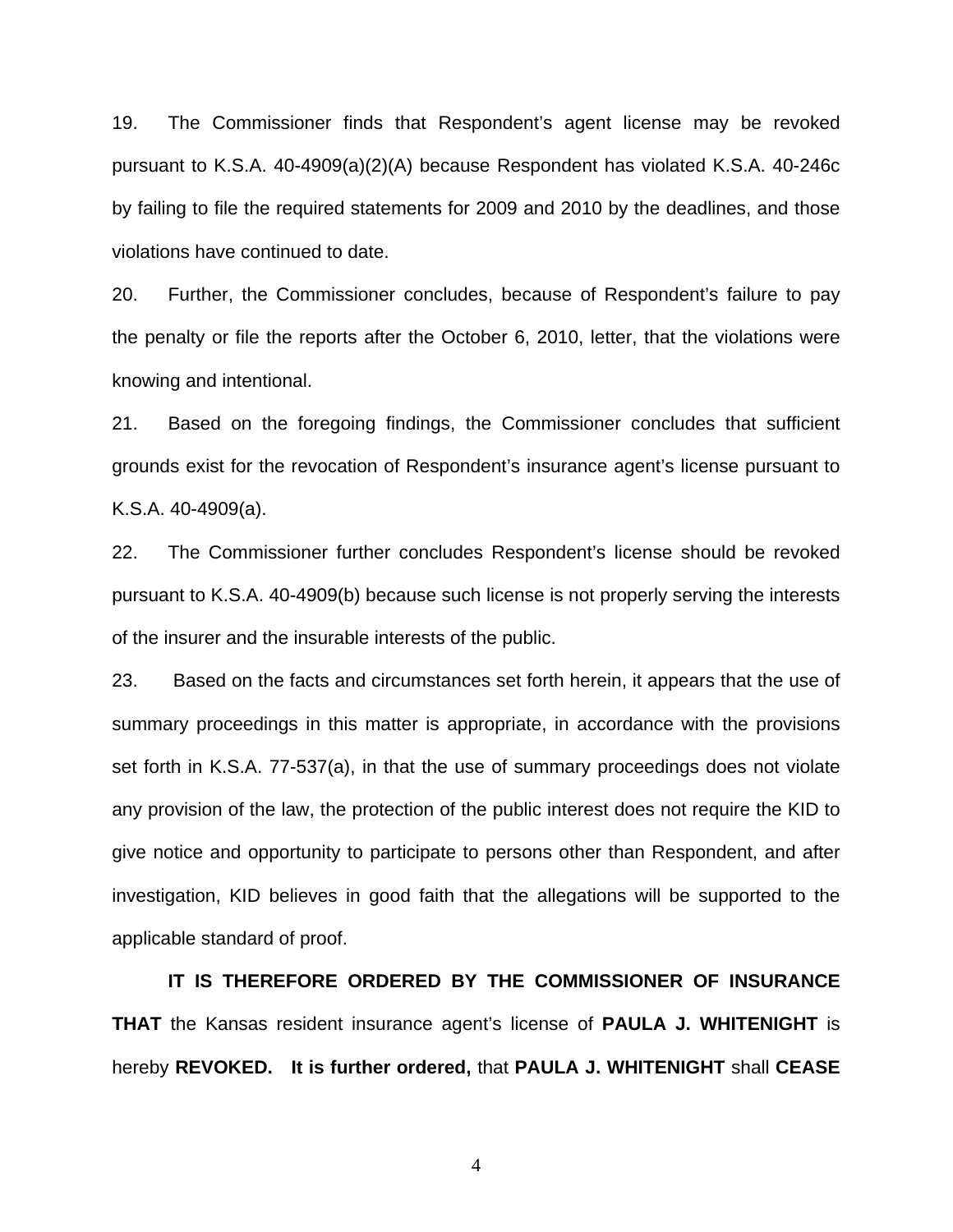**and DESIST** from the sale, solicitation, or negotiation of insurance, directly or indirectly doing any act toward the sale, solicitation, or negotiation of insurance, and/or receiving compensation deriving from the sale, solicitation, or negotiation of insurance conducted on and after the effective date of revocation.

## IT IS SO ORDERED THIS 6th DAY OF APRIL 2011, IN THE CITY OF **TOPEKA, COUNTY OF SHAWNEE, STATE OF KANSAS.**



 \_/s/ Sandy Praeger\_\_\_\_\_\_\_\_\_\_\_\_\_\_\_\_ Sandy Praeger Commissioner of Insurance

| ACT APPROVED | /s/ Zachary J.C. Anshutz |
|--------------|--------------------------|
| OF KANSAS    | Zachary J.C. Anshutz     |
|              | <b>General Counsel</b>   |

## **NOTICE OF RIGHTS TO HEARING AND REVIEW**

**Within fifteen (15) days of the date of service of this Summary Order, Respondent** may submit a written request for a hearing pursuant to K.S.A. 77-537 and K.S.A. 77-542. Any request for a hearing should be addressed to the following:

 Zachary J.C. Anshutz, General Counsel Kansas Insurance Department 420 S.W. 9<sup>th</sup> Street Topeka, Kansas 66612

If a hearing is requested, the Kansas Insurance Department will serve notice of the time and place of the hearing and information on procedures, right of representation, and other rights of parties relating to the conduct of the hearing.

**If a hearing is not requested in the time and manner stated above, this Summary Order shall become effective as a Final Order upon the expiration of**